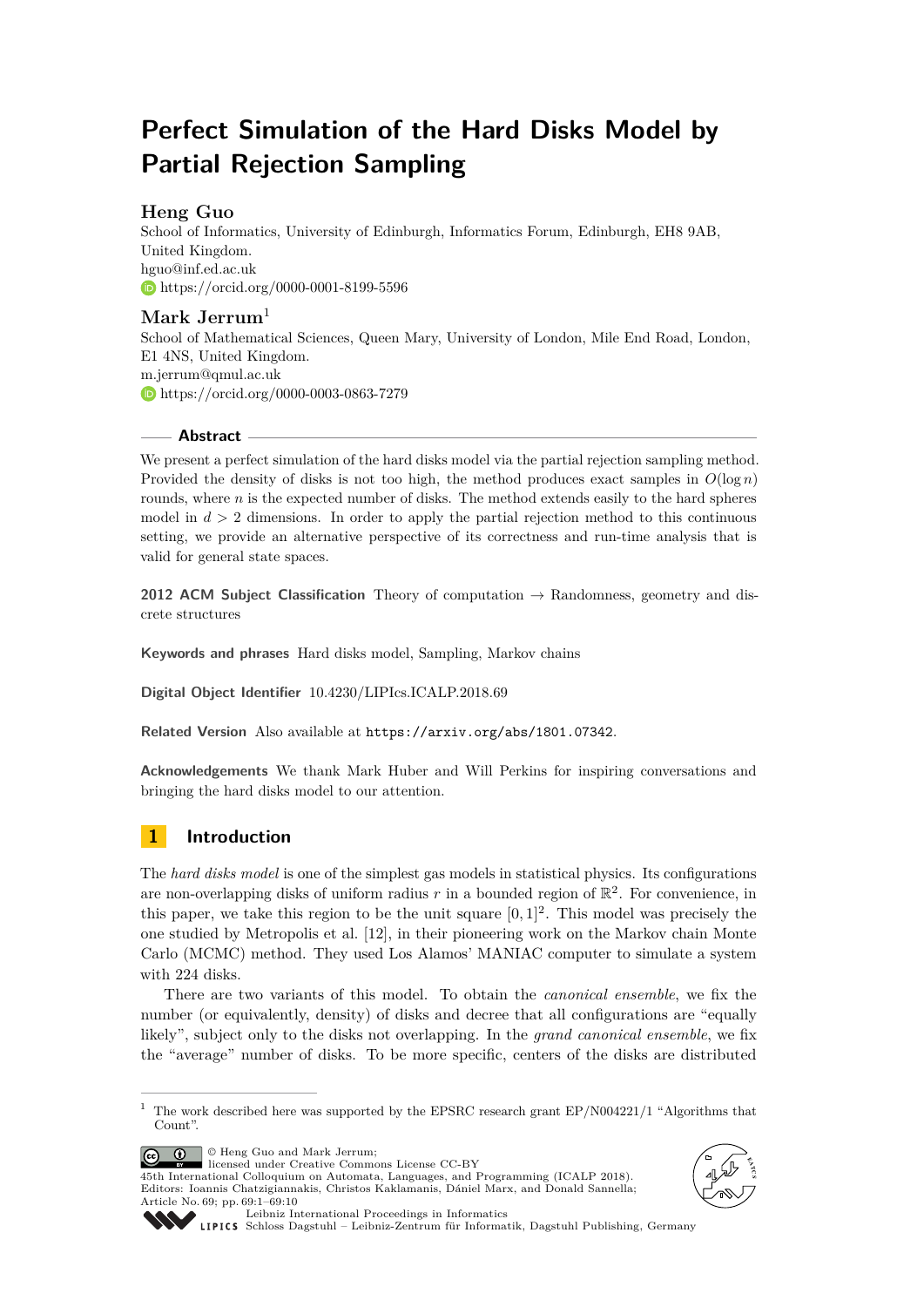#### **69:2 Perfect Simulation of the Hard Disks Model by Partial Rejection Sampling**

according to a Poisson point process of intensity  $\lambda_r = \lambda/(\pi r^2)$ , conditioned on the disks being non-overlapping. The hard disks model, and its higher dimensional generalization (called the *hard spheres model*) are also related to the optimal sphere packing density [\[4,](#page-9-2) [18,](#page-9-3) [2\]](#page-9-4). See [\[6,](#page-9-5) [1\]](#page-9-6) and references therein for more details. See also [\[11\]](#page-9-7) for the physics perspective.

Our main aim in this work is to describe and analyse a very simple algorithm for exactly sampling from the grand canonical ensemble, based on the partial rejection sampling paradigm introduced by Guo, Jerrum and Liu [\[3\]](#page-9-8).

More precisely, the challenge is the following: produce a realisation  $P \subset [0,1]^2$  of a Poisson point process of intensity  $\lambda_r$  in the unit square, conditioned on the event that no pair of points in *P* are closer than 2*r* in Euclidean distance. We refer to this target measure as the *hard disks distribution*. It describes an arrangement of open disks of radius *r* with centres in  $[0,1]^2$  that are not allowed to overlap, but which otherwise do not interact. It is a special case of the Strauss process [\[17\]](#page-9-9). Note that, although the disks do not overlap each other, they may extend beyond the boundary of the unit square. Also, the intensity of the underlying Poisson process is normalised so that the expected number of points of *P* lying in a disk of radius *r* is *λ*. This normalisation gives us sensible asymptotics as the radius of the disks tends to zero (equivalently, the number of disks tends to infinity).

Classical rejection sampling applied to this problem yields the following algorithm: repeatedly sample a realisation  $P$  of the Poisson process of intensity  $\lambda$  in the unit square until *P* satisfies the condition that no two points are closer than 2*r*, and return *P*. Unfortunately, for every  $\lambda > 0$ , however small, the expected number of unsuccessful trials using this approach increases exponentially in  $r^{-1}$ , as  $r \to 0$ . Partial rejection sampling [\[3\]](#page-9-8) requires only a subset of *P* to be resampled at each iteration. Algorithm [1](#page-2-0) below arises from a routine application of the paradigm to the problem at hand.

The original partial rejection method [\[3\]](#page-9-8) and its analysis are tailored for the discrete case. In this paper we provide an alternative view on the correctness of the method, which is also valid in the continuous setting. In other words, as with classical rejection sampling, Algorithm [1](#page-2-0) terminates with probability 1, producing a realisation of the exact hard disks distribution. In contrast to classical rejection sampling, the expected number of iterations (resampling steps) is now asymptotically  $O(\log(r^{-1}))$  as  $r \to 0$ , provided  $\lambda$  is not too large. We prove that rapid termination occurs when  $\lambda < 0.21027$ . This analysis is not tight, and experiments suggests that the actual threshold for rapid termination is around  $\lambda \approx 0.51$ .<sup>[2](#page-1-0)</sup> The experimental advantage of partial rejections is its simple termination rule, unlike MCMC, where it is difficult to determine how long the algorithm should run.

The method extends naturally to the *hard spheres model* in *d >* 2 dimensions. Here, the desired distribution is a Poisson point process in  $[0,1]^d$  conditioned on no pair of points being closer than 2*r*. The natural normalisation for the intensity of the Poisson process in *d* dimensions is  $\lambda_{r,d} = \lambda/(v_d r^d)$ , where  $v_d$  is the volume of a ball of radius 1 in  $\mathbb{R}^d$ . With this convention, we prove that rapid termination occurs in *d* dimensions provided  $\lambda < 2^{-(d+\frac{1}{2})}$ .

The *expected packing density*  $\alpha(\lambda)$  or simply  $\alpha$  for this model is the expected total volume of balls. (Note that, neglecting boundary effects, *α* is the proportion of the unit cube occupied by balls.) The quantity  $\alpha(\lambda)$  grows monotonically with  $\lambda$ , but intuitively we expect its rate of growth to slow down dramatically as the balls pack more tightly. The connection between expected packing density  $\alpha$  and intensity  $\lambda$  has recently been thoroughly explored by Jenssen, Joos and Perkins [\[6\]](#page-9-5). Using their results, we show that partial rejection sampling

<span id="page-1-0"></span><sup>&</sup>lt;sup>2</sup> The physics prediction of phase transitions, for the *canonical ensemble* in two dimensions, is  $\approx 0.7$ . This threshold is more related to the expected packing density  $\alpha(\lambda)$  discussed below.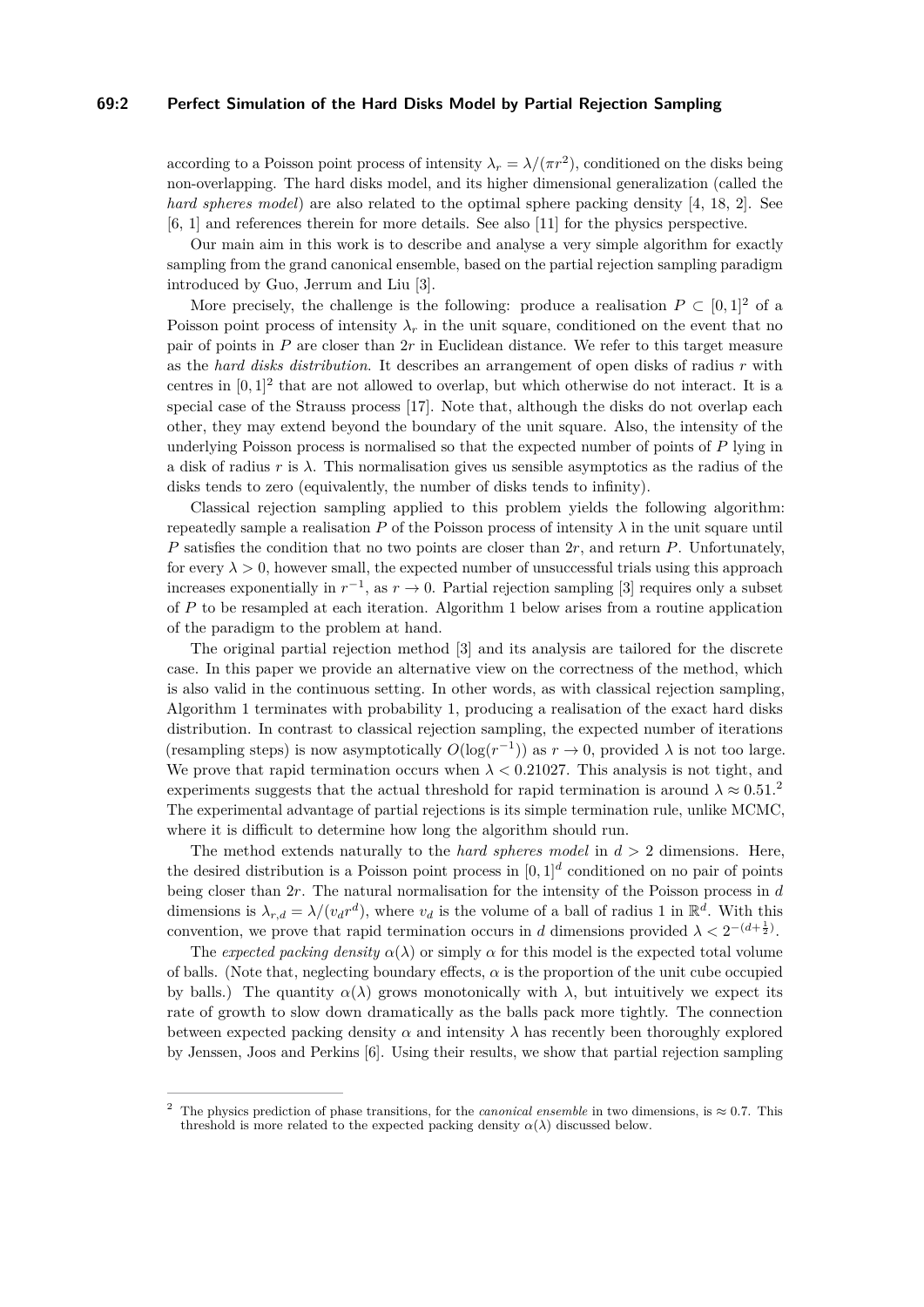<span id="page-2-0"></span>

| Algorithm 1 Partial Rejection Sampling for the hard disks model.                                            |
|-------------------------------------------------------------------------------------------------------------|
| PRS for Hard Disks $(\lambda, r)$ // r is the disk radius and $\lambda_r = \lambda/(\pi r^2)$ the intensity |
| Let P be a sample from the Poisson point process of intensity $\lambda_r$ on the unit square                |
| while $B \leftarrow$ BadPoints $(P) \neq \emptyset$ do                                                      |
| $S \leftarrow B + D_{2r}(0)$ // Resampling set is the Minkowski sum of B with a disk of radius              |
| 2r                                                                                                          |
| Let $P_S$ be a sample from the Poisson point process of intensity $\lambda_r$ on S                          |
| $P \leftarrow (P \setminus B) \cup P_S$                                                                     |

**end while**

**return** *P*

can achieve expected packing density  $\Omega(2^{-d})$  while retaining runtime  $O(\log(r^{-1}))$ . Although sphere packings of density  $\Omega(d2^{-d})$  have been proved to exist, there is no polynomial-time sampler that provably achieves packing density beyond  $O(2^{-d})$ , as far as we are aware.

Other approaches to exact sampling include Coupling From The Past (CFTP), which was adapted to point processes by Kendall [\[8\]](#page-9-10) and Kendall and Møller [\[9\]](#page-9-11). Recently, Moka, Juneja and Mandjes [\[13\]](#page-9-12) proposed an algorithm based on rejection and importance sampling. Although this algorithm, like ours, is based on rejection sampling, it does not share our asymptotic performance guarantee. Indeed, its running time appears to grow exponentially as the number of disks goes to infinity, with the density of disks held constant. See also [\[6,](#page-9-5) [14\]](#page-9-13) for rigorous bounds on packing densities of grand canonical ensembles.

Approximate sampling via Markov chain simulation has been studied by Kannan, Mahoney and Montenegro [\[7\]](#page-9-14) and Hayes and Moore [\[5\]](#page-9-15) in the context of the canonical ensemble, where the number of disks in a configuration is fixed. The best rigorous density bound to guarantee rapid mixing is below  $\approx 0.154$  [\[5\]](#page-9-15). It is should be noted that this is not directly comparable with our  $\lambda < 0.21027$  due to the difference in models. To obtain canonical ensembles, we could use Algorithm [1](#page-2-0) and further condition on the number of desired disks. However, the only rigorous guarantee of this approach, via [\[6\]](#page-9-5), is  $\alpha(0.21027) > 0.0887$ .

## **2 The sampling algorithm**

The following notation will be used throughout. If  $P$  is a finite subset of  $[0,1]^2$  then

 $\mathsf{BadPairs}(P) = \{ \{x, y\} : x, y \in P \land x \neq y \land ||x - y|| < 2r \},\$ 

where  $\|\cdot\|$  denotes Euclidean norm, and

 $BadPoints(P) = \left[ \int BadPairs(P) \right]$ .

The open disk of radius *r* with centre  $x \in [0,1]^2$  is denoted by  $D_r(x)$ . The finite set  $\Pi \subset [0,1]^2$ always denotes a realisation of the Poisson point process of intensity  $\lambda_r$  on  $[0,1]^2$ . For a random variable X and event  $\mathcal E$  we use  $\mathcal D(X)$  to denote the distribution (law) of X, and  $\mathcal{D}(X \mid \mathcal{E})$  the distribution of X conditioned on  $\mathcal{E}$  occurring. Thus,  $\mathcal{D}(\Pi \mid \mathsf{BadPoints}(\Pi) = \emptyset)$ is the hard disks distribution that we are interested in.

Our goal is to analyse the correctness and running time of a sampling algorithm for the hard disks model (see Algorithm [1](#page-2-0) below), specifically to determine the largest value of *λ* for which it terminates quickly, i.e., in  $O(\log r^{-1})$  iterations. The algorithm is an example application of "Partial Rejection Sampling" [\[3\]](#page-9-8), adapted to the continuous state space setting.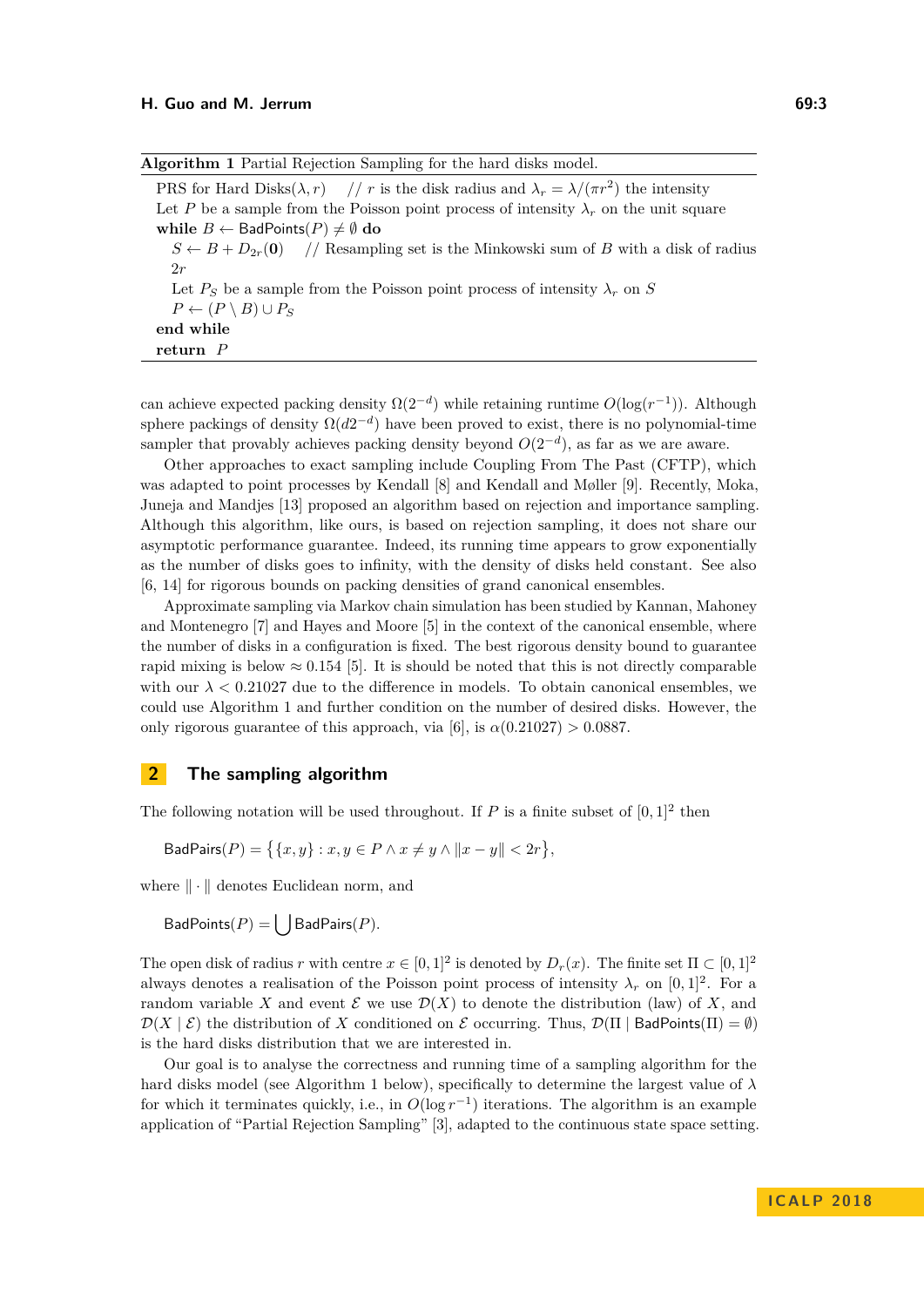#### **69:4 Perfect Simulation of the Hard Disks Model by Partial Rejection Sampling**

## <span id="page-3-5"></span>**3 Correctness**

Let *B* be any finite subset of  $[0, 1]^2$ . We say that *B* is a *feasible set* of bad points if BadPoints(*B*) = *B*; this is equivalent to saying that there is a finite subset  $R \subset [0,1]^2$  with  $B =$  BadPoints( $R$ ). The key to establishing correctness of Algorithm [1](#page-2-0) is the following loop invariant:

 $\mathcal{D}(P | \text{BadPoints}(P) = B) = \mathcal{D}(\Pi | \text{BadPoints}(\Pi) = B),$ 

for every feasible set *B*, where *P* is any intermediate set of points during the execution of the algorithm, and Π is a realisation of the Poisson point process. Let us consider what the right hand side means operationally. Let  $S = B + D_{2r}(0)$ . (This is the resampling set used by the algorithm.) Let *Q* be a sample from the distribution  $\mathcal{D}(\Pi | \text{BadPoints}(\Pi) = B)$ . The only points in *Q* that lie inside *S* are the points in *B*. (Any extra points would create more bad pairs than there actually are.) Thus  $Q \cap S = B$ . Outside of *S* there are no bad pairs; thus  $Q \cap \overline{S}$  is a sample from the hard disks distribution on  $\overline{S} = [0,1]^2 \setminus S$ . Note that, setting  $B = \emptyset$ , we see that  $\mathcal{D}(\Pi | \text{BadPoints}(\Pi) = \emptyset)$  is just the hard disks distribution on  $[0, 1]^2$ .

<span id="page-3-0"></span>▶ **Theorem [1](#page-2-0).** *Algorithm 1 is correct: conditional on halting, Algorithm 1 produces a sample from the hard disks distribution with intensity*  $\lambda_r = \lambda/(\pi r^2)$ .

Theorem [1](#page-3-0) follows from Lemma [2](#page-3-1) below.

Let *T* (a random variable) be the number of iterations of the while-loop. On each iteration, the while loop terminates with probability bounded away from  $0$ ; thus  $T$  is finite with probability 1. (Indeed, *T* has finite expectation.) Let  $P_t$ , for  $1 \le t \le T$ , be the point set *P* after *t* iterations of the loop, and  $P_0$  be the initial value of *P* (which is just a realisation of the Poisson point process on  $[0,1]^2$ ). We say that  $B_0, B_1, \ldots, B_t \subset [0,1]^2$  is a *feasible sequence* of (finite) point sets if there exists a run of Algorithm [1](#page-2-0) with  $BadPoints(P_0)$  =  $B_0, \ldots,$  BadPoints $(P_t) = B_t$ .

<span id="page-3-1"></span>▶ **Lemma 2.** *Let*  $B_0, B_1, \ldots, B_t \subset [0,1]^2$  *be a feasible sequence. Then* 

<span id="page-3-2"></span>
$$
\mathcal{D}\big(P_t \mid \mathsf{BadPoints}(P_0) = B_0 \land \dots \land \mathsf{BadPoints}(P_t) = B_t\big) = \mathcal{D}\big(P_t \mid \mathsf{BadPoints}(P_t) = B_t\big) \n= \mathcal{D}(\Pi \mid \mathsf{BadPoints}(\Pi) = B_t).
$$

**Proof.** We prove the result by induction on  $t$ . The base case,  $t = 0$ , holds by construction:  $P_0$  is just a realisation of the Poisson point process on  $[0,1]^2$ . Our induction hypothesis is

$$
\mathcal{D}\big(P_t \mid \mathsf{BadPoints}(P_0) = B_0 \land \dots \land \mathsf{BadPoints}(P_t) = B_t\big) = \mathcal{D}(\Pi \mid \mathsf{BadPoints}(\Pi) = B_t), (1)
$$

for every feasible sequence  $B_0, \ldots, B_t$ . Extend the feasible sequence to  $B_{t+1}$ . For the inductive step, we assume [\(1\)](#page-3-2) and aim to derive

<span id="page-3-4"></span><span id="page-3-3"></span>
$$
\mathcal{D}(P_{t+1} | \text{BadPoints}(P_0) = B_0 \land \dots \land \text{BadPoints}(P_{t+1}) = B_{t+1})
$$
  
=  $\mathcal{D}(\Pi | \text{BadPoints}(\Pi) = B_{t+1}).$  (2)

The resampling set on iteration  $t + 1$  is  $S = B_t + D_{2r}(\mathbf{0})$ . As a first step we argue below that

$$
\mathcal{D}\big(P_{t+1} \bigm| \text{BadPoints}(P_0) = B_0 \wedge \cdots \wedge \text{BadPoints}(P_t) = B_t\big) = \mathcal{D}(\Pi \bigm| \text{BadPairs}(\Pi) \cap \overline{S}^{(2)} = \emptyset), \tag{3}
$$

where  $\overline{S}^{(2)}$  denotes the set of unordered pairs of elements from  $\overline{S}$ . We have noted that [\(1\)](#page-3-2) implies that, outside of the resampling set *S*, the point set  $P_t$  is a realisation of the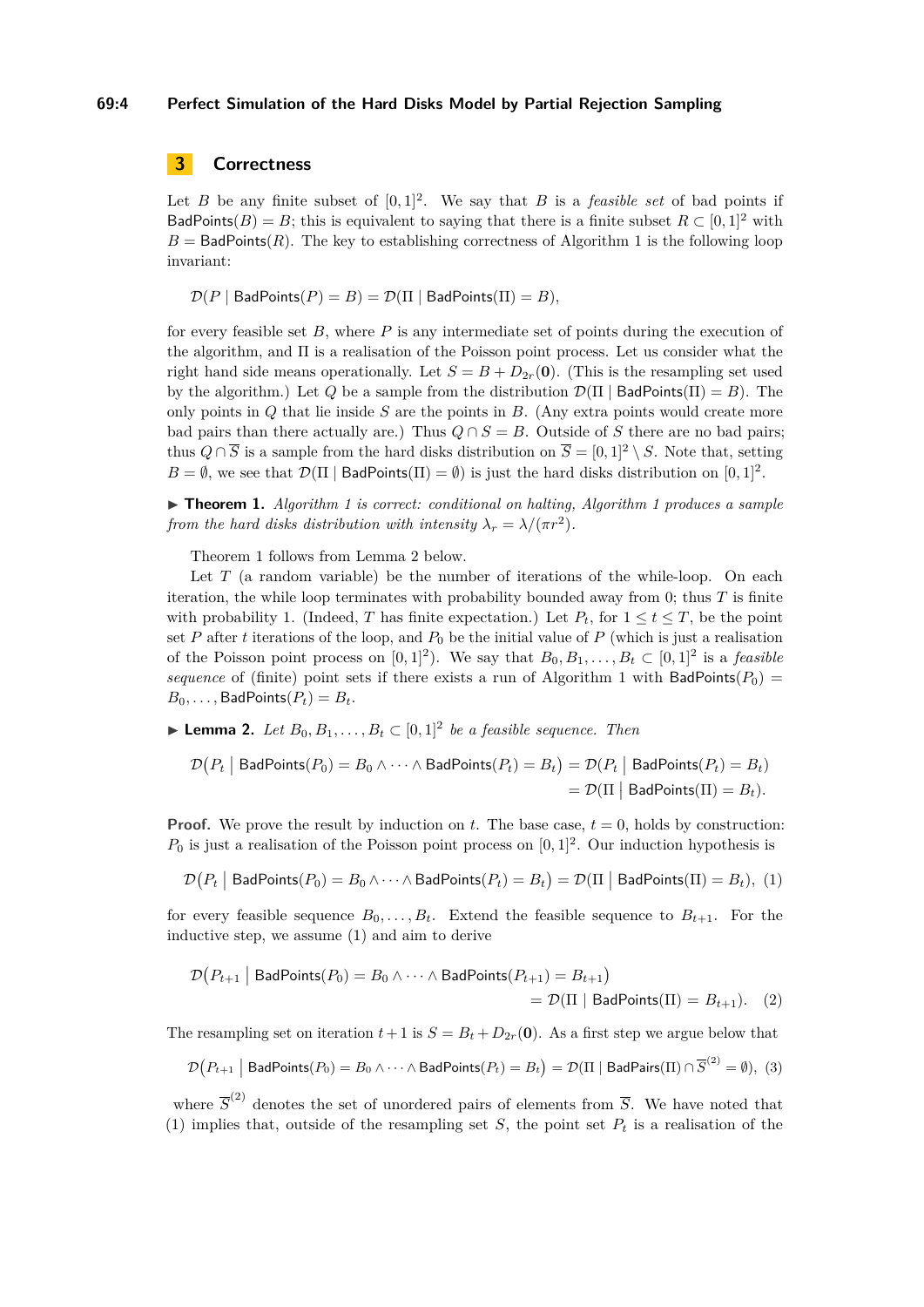#### **H. Guo and M. Jerrum 69:5**

hard disks distribution. Also, the algorithm does not resample points outside of *S*. Thus  $P_{t+1} \cap \overline{S} = P_t \cap \overline{S}$  is Poisson distributed, conditioned on there being no bad pairs. Inside *S*, resampling has left behind a fresh Poisson point process  $P_{t+1} \cap S$ . These considerations give [\(3\)](#page-3-3).

Next, we condition on  $B_{t+1}$ :

$$
\mathcal{D}\big(P_{t+1} \mid \mathsf{BadPoints}(P_0) = B_0 \land \dots \land \mathsf{BadPoints}(P_t) = B_t \land \mathsf{BadPoints}(P_{t+1}) = B_{t+1}\big) \n= \mathcal{D}\big(\Pi \mid \mathsf{BadPairs}(\Pi) \cap \overline{S}^{(2)} = \emptyset \land \mathsf{BadPoints}(\Pi) = B_{t+1}\big).
$$

Since  $B_{t+1}$  contains no bad pairs with both endpoints in  $\overline{S}$ , the event BadPoints( $\Pi$ ) =  $B_{t+1}$ entails the event  $\mathsf{BadPairs}(\Pi) \cap \overline{S}^{(2)} = \emptyset$ . Thus, we have

$$
\mathcal{D}\big(P_{t+1} \mid \mathsf{BadPoints}(P_0) = B_0 \land \dots \land \mathsf{BadPoints}(P_t) = B_t \land \mathsf{BadPoints}(P_{t+1}) = B_{t+1}\big) \n= \mathcal{D}(\Pi \mid \mathsf{BadPoints}(P_{t+1}) = B_{t+1}).
$$

The right hand side of this equation does not involve  $B_0, \ldots, B_t$ , and so

$$
\mathcal{D}(P_{t+1} \mid \mathsf{BadPoints}(P_{t+1}) = B_{t+1}) = \mathcal{D}(\Pi \mid \mathsf{BadPoints}(\Pi) = B_{t+1}).
$$

This completes the induction step  $(2)$  and the proof.

**Proof of Theorem [1.](#page-3-0)** As we observed earlier, *T*, the number of iterations of the while-loop, is finite with probability 1. By Lemma [2,](#page-3-1) noting that  $B_T = \emptyset$ ,

 $\mathcal{D}(P_T) = \mathcal{D}(\Pi \mid \mathsf{BadPoints}(\Pi) = \emptyset).$ 

In other words, at termination, Algorithm [1](#page-2-0) produces a realisation of the hard disks distribution on  $[0, 1]^2$ . . John Stein Stein Stein Stein Stein Stein Stein Stein Stein Stein Stein Stein Stein Stein Stein Stein Stein S<br>John Stein Stein Stein Stein Stein Stein Stein Stein Stein Stein Stein Stein Stein Stein Stein Stein Stein Ste

## <span id="page-4-1"></span>**4 Run-time analysis**

We consider how the number of "bad events", i.e., the cardinality of the set  $BadPairs(P_t)$ , evolves with time. As usual Π denotes a realisation of the Poisson point process of intensity *λr*. Also denote by  $\Delta$  a realisation of the hard disks process of the same intensity. We need the following stochastic domination result.

<span id="page-4-0"></span>I **Lemma 3.** *The hard disks distribution is stochastically dominated by the Poisson point process with the same intensity. That is, we can construct a joint sample space for*  $\Pi$  *and*  $\Delta$ *such that*  $\Delta \subset \Pi$ *.* 

Holley's criterion is a useful test for stochastic domination, but it is not of direct use to us in the proof of Lemma [3,](#page-4-0) because it applies only to finite state spaces. Fortunately, Preston [\[15,](#page-9-16) Theorem 9.1], has derived a version of Holley's criterion that fits our situation. We will mostly follow Preston's notation, except that, to save confusion, we will use *P* and *Q*, rather than *x* and *y*, to denote finite sets of points. In order to state his result, we need some notation. In our application,  $\tilde{\omega}_n$  is the distribution on  $([0,1]^2)^{(n)}$  obtained by sampling<br>a points independently and uniformly at parton from [0, 1]<sup>2</sup>, and presuling the points as *n* points independently and uniformly at random from  $[0, 1]^2$ , and regarding the points as indistinguishable; furthermore,  $\tilde{\omega} = \sum_{n=0}^{\infty} \tilde{\omega}_n/n!$ . (For consistency with Preston, we have left  $\tilde{\omega}$  unnormalised. If we had made it into a probability distribution by division by  $e$ , then  $\tilde{\omega}$  could be thought of as follows: sample an integer k from the Poisson distribution with mean 1, and then pick k (unlabelled) points uniformly and independently.) Denote by  $\Omega$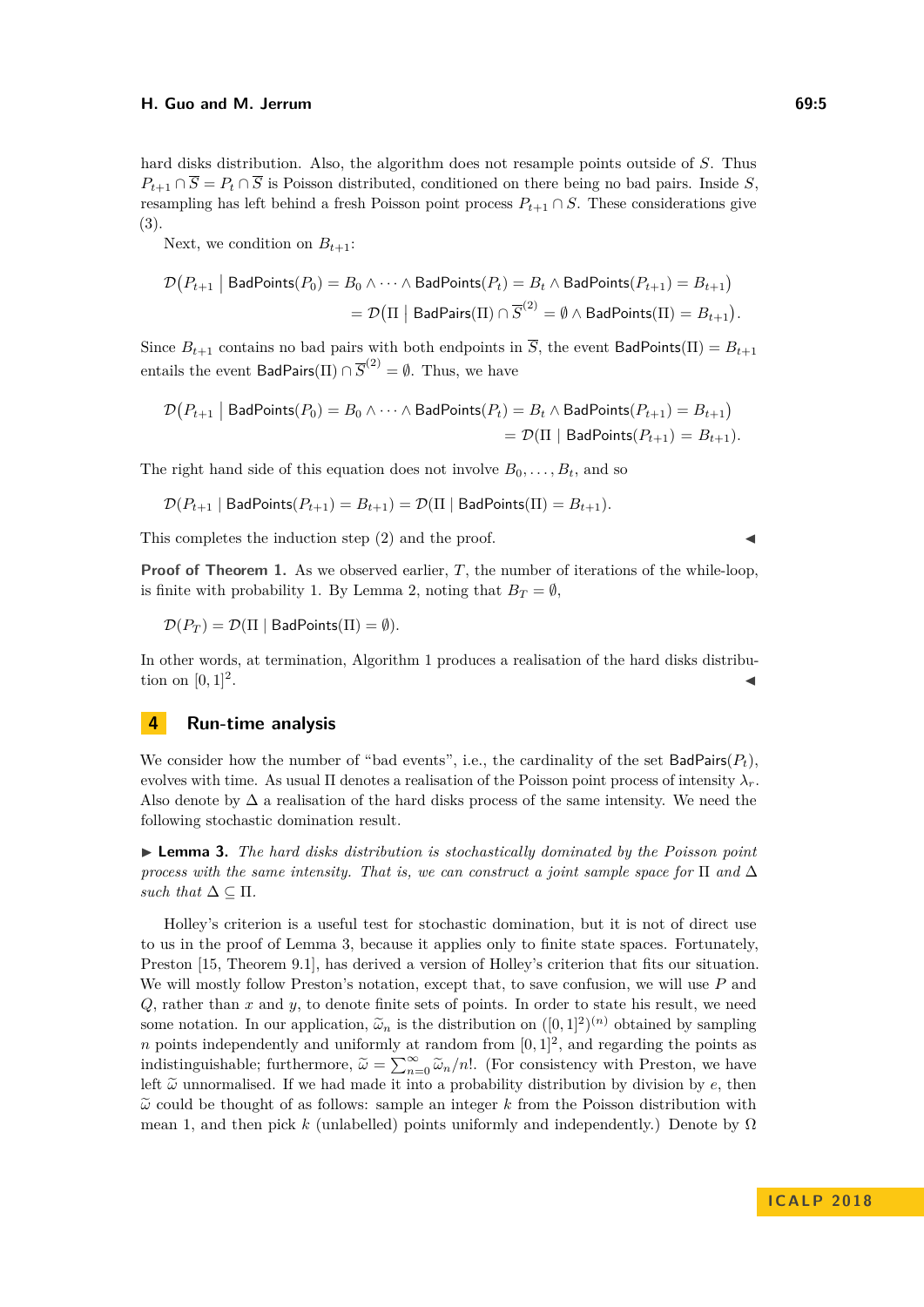#### **69:6 Perfect Simulation of the Hard Disks Model by Partial Rejection Sampling**

the set of all finite subsets of  $[0,1]^2$ , and by  $\mathcal F$  the set of non-negative measurable functions  $\Omega \to \mathbb{R}$  satisfying

<span id="page-5-0"></span>
$$
\int f \, d\tilde{\omega} = 1,\tag{4}
$$

<span id="page-5-1"></span>and

$$
f(P) = 0 \text{ and } P \subseteq Q \text{ implies } f(Q) = 0. \tag{5}
$$

(See Preston [\[15,](#page-9-16) Section 9] for detailed formal definitions of the concepts here.)

<span id="page-5-3"></span>▶ **Lemma 4** (Theorem 9.1 of [\[15\]](#page-9-16)). Let  $f_1, f_2 \in \mathcal{F}$  and suppose that

<span id="page-5-2"></span>
$$
\frac{f_1(P+\xi)}{f_1(P)} \ge \frac{f_2(Q+\xi)}{f_2(Q)}, \quad \text{for all } Q \subseteq P \in \Omega \text{ and } \xi \in [0,1]^2 \setminus P \tag{6}
$$

(where, by convention,  $0/0 = 0$ ). Then, for all bounded, measurable, non-decreasing functions  $g: \Omega \to \mathbb{R},$ 

$$
\int gf_1\,d\widetilde{\omega}\geq \int gf_2\,d\widetilde{\omega},
$$

*i.e., if*  $\mu_i$  *is the probability measure having density*  $f_i$  *with respect to*  $\tilde{\omega}$ *, then*  $\mu_1$  *stochastically*  $dominates \mu_2$ .

**Proof of Lemma [3.](#page-4-0)** We set

$$
f_1(P) = C_1 \lambda_r^{|P|}
$$

and

$$
f_2(P) = \begin{cases} C_2 \lambda_r^{|P|}, & \text{if BadPairs}(P) = \emptyset; \\ 0, & \text{otherwise.} \end{cases}
$$

The normalising constants  $C_1$  and  $C_2$  are chosen so that both  $f = f_1$  and  $f = f_2$  satisfy [\(4\)](#page-5-0). (There is an explicit expression for  $C_1$ , namely  $C_1 = \exp(-\lambda_r)$ , but not for  $C_2$ .) Notice that both  $f_1$  and  $f_2$  also satisfy [\(5\)](#page-5-1). Notice also that the probability measures  $\mu_1$  and  $\mu_2$  of the Poisson point process and the hard disks process have densities  $f_1$  and  $f_2$  with respect to  $\tilde{\omega}$ . The premise [\(6\)](#page-5-2) of Lemma [4](#page-5-3) holds, since the left-hand side is always  $\lambda_r$  and the right-hand side is either  $\lambda_r$  or 0. The conclusion is that  $\mu_1$  dominates  $\mu_2$ . Strassen's Theorem [\[10,](#page-9-17) [16\]](#page-9-18), allows us to conclude the existence of a coupling of  $\Pi$  and  $\Delta$  as advertised in the statement of the lemma (except, possibly, on a set of measure zero).

<span id="page-5-5"></span>**Lemma 5.** *There is a bound*  $\bar{\lambda} > 0$  *such that the expected number of iterations of the while-loop in Algorithm [1](#page-2-0) is*  $O(\log r^{-1})$  *when*  $\lambda < \overline{\lambda}$ *.* 

**Proof.** First observe that BadPairs(*P*) determines BadPoints(*P*) and vice versa. So conditioning on the set  $BadPairs(P)$  is equivalent to conditioning on  $BadPoints(P)$ .

<span id="page-5-4"></span>Introduce random variables  $Z_t = |\text{BadPairs}(P_t)|$ , for  $1 \le t \le T$ . Our strategy is to show that

$$
\mathbb{E}(Z_{t+1} \mid Z_0, \dots, Z_t) \le \alpha^{-1} Z_t,\tag{7}
$$

for some  $\alpha > 1$ . Then  $Z_0, \alpha Z_1, \alpha^2 Z_2, \alpha^3 Z_3, \ldots$  is a supermartingale (with the convention that  $Z_t = 0$  for all  $t > T$ ). Therefore,  $\mathbb{E} Z_t \leq \alpha^{-t} \mathbb{E} Z_0 \leq \frac{1}{2} \lambda_r^2 \alpha^{-t}$ . Here, we have used the fact that  $|P_0|$  is a Poisson random variable with expectation  $\lambda_r$ , and

$$
Z_0 = |\mathsf{BadPairs}(P_0)| \le \frac{1}{2}|P_0| (|P_0| - 1),
$$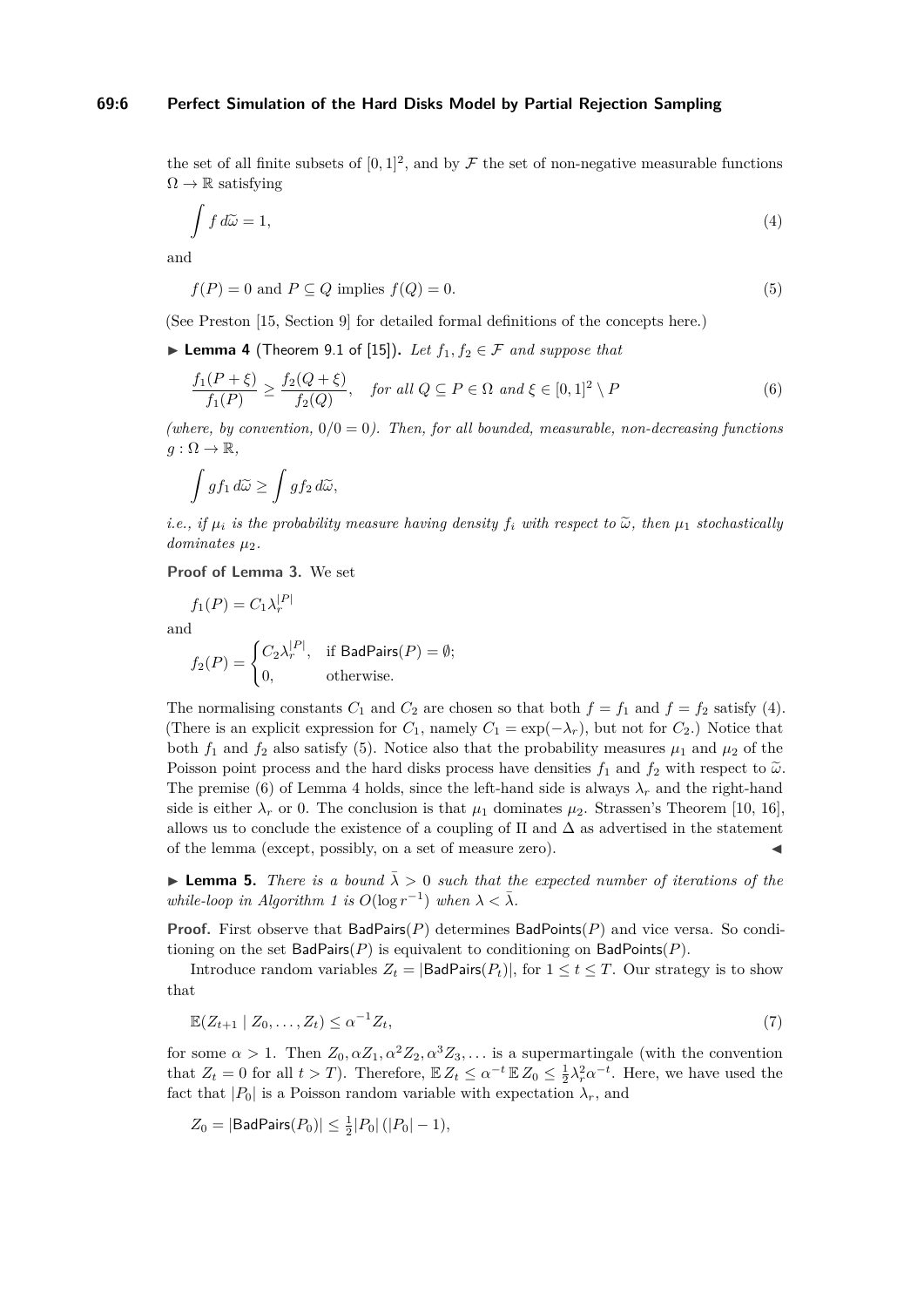#### **H. Guo and M. Jerrum 69:7**

and hence

$$
\mathbb{E} Z_0 \le \mathbb{E} \left[ |P_0| \left( |P_0| - 1 \right) \right] = \frac{1}{2} \lambda_r^2.
$$

Setting  $t = O(\log r^{-1} + \log \varepsilon^{-1})$ , we obtain  $\mathbb{E} Z_t < 1/\varepsilon$ , and hence  $\Pr(T > t) \leq \varepsilon$ . It follows that the expected number of iterations of the while-loop of Algorithm [1](#page-2-0) is  $O(\log r^{-1})$ . Note that the probability of non-termination decreases exponentially with *t*, so the probability of large deviations above the expected value of *T* is low.

Crude estimates give  $\bar{\lambda} = 1/(4\sqrt{2})$ . The calculation goes as follows. Suppose, in [\(7\)](#page-5-4), we condition on the random variables  $BadPoints(P_0), \ldots$ ,  $BadPoints(P_t)$ , rather than simply on  $Z_0, \ldots, Z_t$ . This is more stringent conditioning, since the former random variables determine the latter. It is enough to establish [\(7\)](#page-5-4) under the more stringent conditioning. So fix BadPoints( $P_0$ ) =  $B_0$ ,..., BadPoints( $P_t$ ) =  $B_t$ , and note that this choice also fixes the resampling sets  $S_0, \ldots, S_t$ . Suppose  $Z_t = |\text{BadPairs}(P_t)| = k$ . Inside the resampling set  $S_t$ we have a Poisson point process  $P_{t+1} \cap S_t$  of intensity  $\lambda_r$ . Outside, by Lemma [2,](#page-3-1) there is a realisation of the hard disks process. Since we are seeking an upper bound on  $Z_{t+1}$  we may, by Lemma [3,](#page-4-0) replace  $P_{t+1} \cap \overline{S}_t$  by a Poisson point process of intensity  $\lambda_r$ .

<span id="page-6-1"></span>Let  $k' = \mathbb{E}(Z_{t+1} | Z_0, \ldots, Z_t)$ . From the above considerations we have

$$
k' \le \int_{S_t} \lambda_r \int_{[0,1]^2} \lambda_r \, \mathbf{1}_{\|x-y\| \le 2r} \, dy \, dx. \tag{8}
$$

This is an overestimate, as we are double-counting overlapping disks whose centres both lie within  $S_t$ . Now,  $S_t$  is a union of at most 2*k* disks of radius 2*r*. Thus

<span id="page-6-0"></span>
$$
k' \leq 2k\lambda_r^2 \int_{D_{2r}(\mathbf{0})} \int_{\mathbb{R}^2} \mathbf{1}_{\|x-y\| \leq 2r} \, dy \, dx
$$
  
=  $2k\lambda_r^2 \int_{D_{2r}(\mathbf{0})} \int_{D_{2r}(x)} dy \, dx$   
=  $2k\lambda_r^2 \times 4\pi r^2 \times 4\pi r^2$   
=  $32\lambda^2 k$ . (9)

There are further sources of slack here: there may be fewer than 2*k* disks, the disks comprising  $S_t$  certainly overlap, and, for points *x* near the boundary, some of disks  $D_{2r}(x)$  will lie partly outside the unit square. (The last of these presumably has no effect asymptotically, as  $r \to 0$ .) Setting  $\bar{\lambda} = 1/(4\sqrt{2}) = 0.17677+$ , we see that  $\alpha = k/k' > 1$  for any  $\lambda < \bar{\lambda}$ , and  $(Z_t)_{t=0}^{\infty}$  is a supermartingale, as required.

The constant  $\bar{\lambda}$  may seem quite small. Note, however, that classical rejection sampling cannot achieve any  $\bar{\lambda} > 0$ . The argument goes as follows. Divide  $[0, 1]^2$  into  $r \times r$  squares. If there are two points in the same square then they will certainly be less than distance 2*r* apart. The number of points in each square is Poisson distributed with mean  $\lambda/\pi$ . Thus for any  $\lambda > 0$  the probability that a particular square has at least two points is bounded away from zero. The number of points in each square is independent of all the others. It follows that the running time of classical rejection sampling is exponential in  $r^{-2}$ .

The above derivation for  $\lambda$  is quite crude and can be improved.

#### $\blacktriangleright$  **Lemma 6.** *The constant*  $\bar{\lambda}$  *in Lemma [5](#page-5-5) can be taken to be* 0.21027.

**Proof.** For each of the 2*k* disks, the right-hand side of inequality [\(9\)](#page-6-0) counts pairs of points  $(x, y)$  with x in the disk, and y anywhere within distance 2r of x. Since a bad event is determined by an *unordered* pair of points, this gives rise to significant double counting.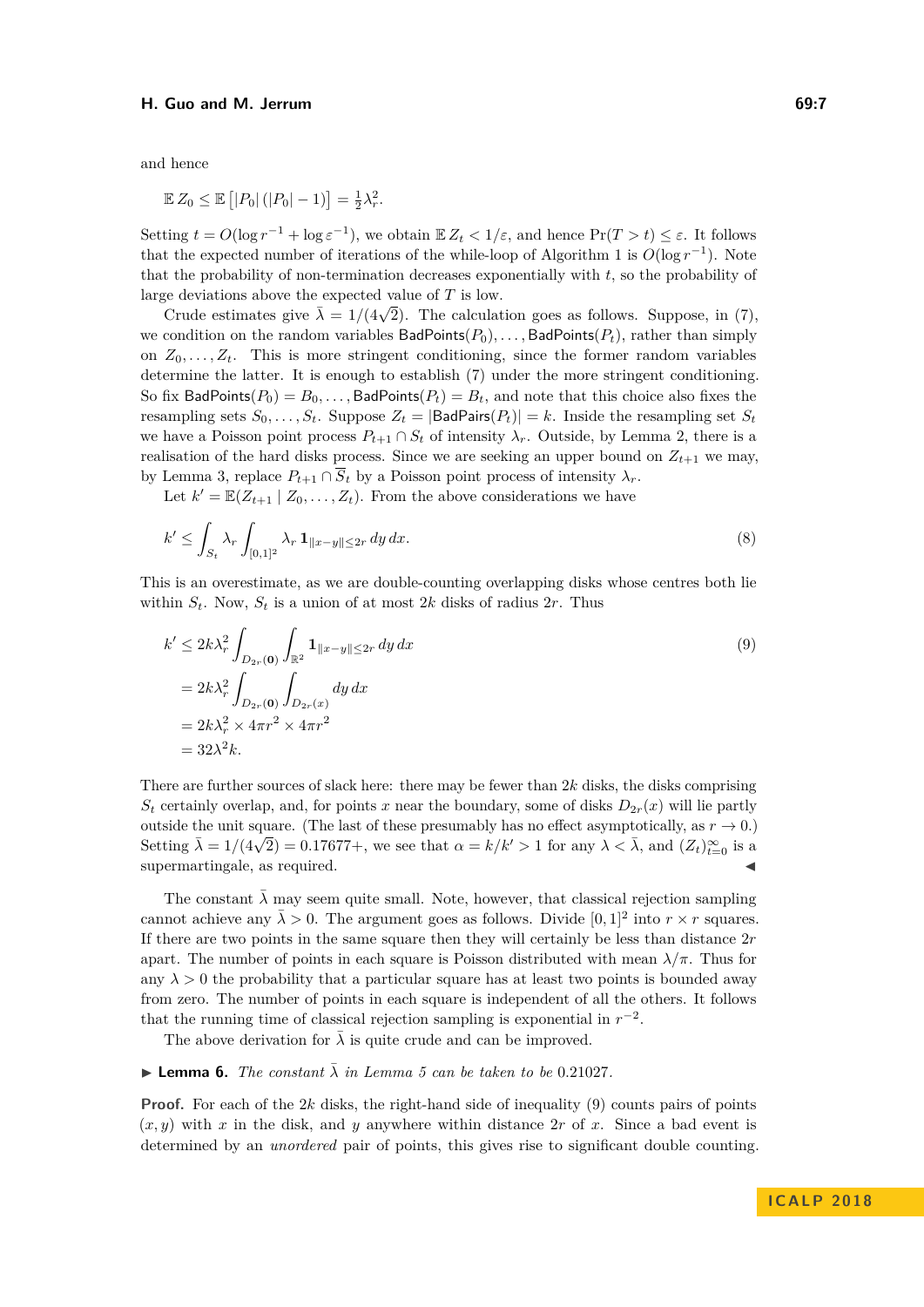<span id="page-7-0"></span>

**Figure 1** An illustration of double counting.

In particular, pairs  $(x, y)$  with x and y lying in the same ball are double counted. We can subtract off these pairs to obtain a better estimate.

For a single ball, the correction is

$$
C = \frac{1}{2} \int_{D_{2r}(\mathbf{0})} \lambda_r \int_{D_{2r}(\mathbf{0})} \lambda_r \mathbf{1}_{\|x-y\| \le 2r} \, dy \, dx.
$$

(The initial factor of one half arises because we want to count unordered pairs.) With the change of variables  $x = 2rx'$  and  $y = 2ry'$  this expression simplifies to

$$
C = \frac{1}{2} \times 16r^4 \lambda_r^2 \int_{D_1(\mathbf{0})} \int_{D_1(\mathbf{0})} \mathbf{1}_{\|x' - y'\| \le 1} \, dy' \, dx'
$$

$$
= 8\lambda_r^2 r^4 \int_{D_1(\mathbf{0})} L(\|x'\|) \, dx',
$$

where  $L(\Vert x' \Vert)$  is the area of the "lens"  $D_1(\mathbf{0}) \cap D_1(x')$ . Letting  $\varrho$  denote the offset of the centres of the two disks, the area of the lens is given by

 $L(\varrho) = 2 \arccos(\varrho/2) - \frac{1}{2}\varrho\sqrt{4-\varrho^2}.$ 

(This is by elementary geometry: the lens is the intersection of two sectors, one from each of the disks, and its area can be computed by inclusion-exclusion.) An illustration (before shifting *y* to **0**) is given in Figure [1.](#page-7-0) The shaded area is *L*.

Translating to polar coordinates  $(\varrho, \theta)$ ,

$$
C = 8\lambda_r^2 r^4 \int_{D_1(\mathbf{0})} L(\|x'\|_2) dx'
$$
  
=  $8\lambda_r^2 r^4 \int_0^{2\pi} \int_0^1 \varrho L(\varrho) d\varrho d\theta$   
=  $\frac{8\lambda^2}{\pi^2} \times 2\pi \int_0^1 \varrho L(\varrho) d\varrho$   
=  $\frac{16\lambda^2}{\pi} \left[ \frac{\pi}{2} + (\varrho^2 - 1) \arccos \left( \frac{\varrho}{2} \right) - \left( \frac{\varrho}{4} + \frac{\varrho^3}{8} \right) \sqrt{4 - \varrho^2} \right]_0^1$   
=  $\left( 8 - \frac{6\sqrt{3}}{\pi} \right) \lambda^2$ .

(The integral was evaluated using the Maple computer algebra system.) Our revised upper bound on  $k'$  is thus √

$$
k' \le 2k(16\lambda^2 - C) = 2k\lambda^2 \left(8 + \frac{6\sqrt{3}}{\pi}\right),\tag{10}
$$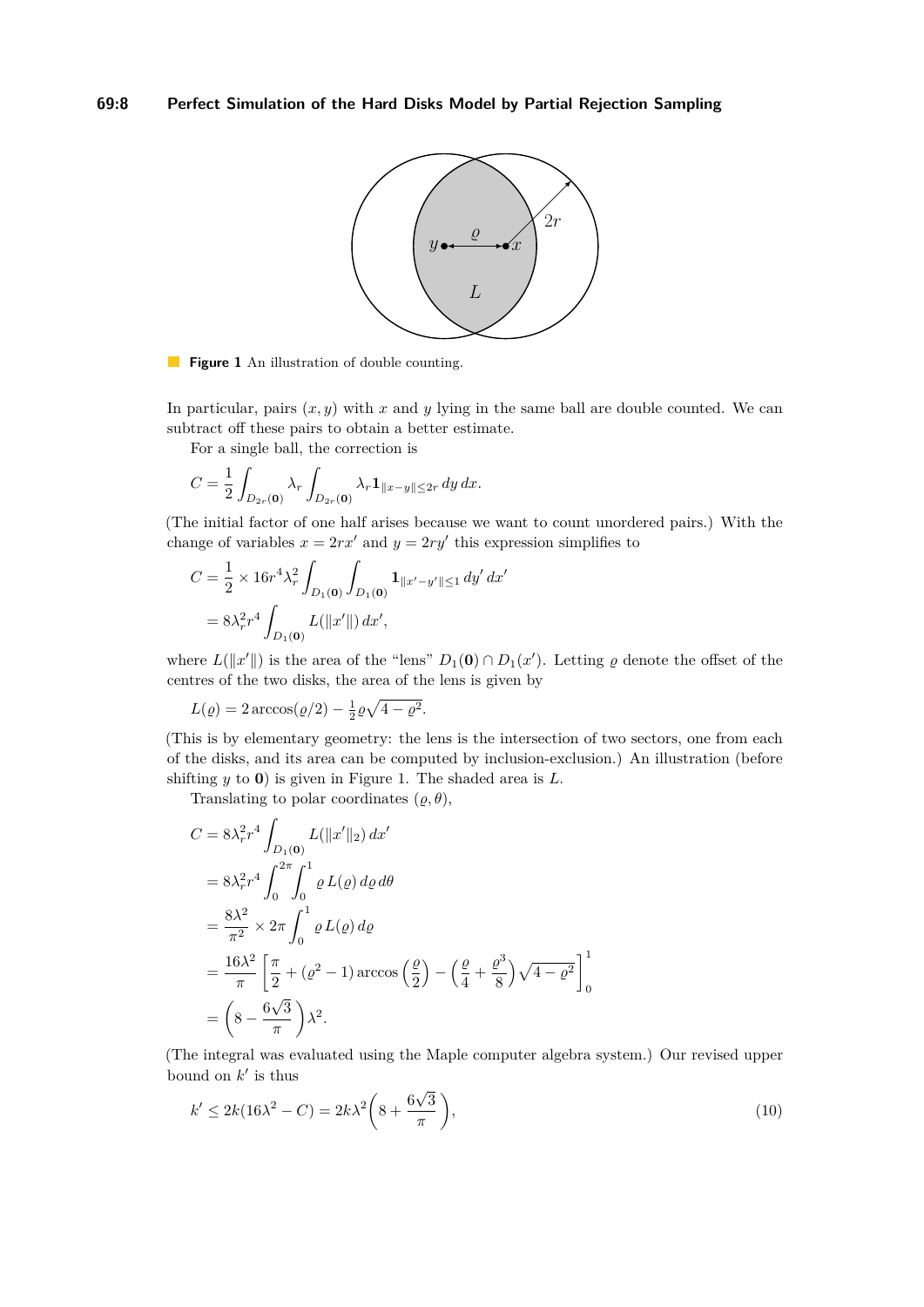#### **H. Guo and M. Jerrum 69:9**

Solving

$$
\bar{\lambda}^2 \left( 16 + \frac{12\sqrt{3}}{\pi} \right) = 1
$$

yields the improved bound of  $\bar{\lambda} = 0.21027 +$ .

There are other factors that could in principle be used to increase  $\bar{\lambda}$  further — each disk necessarily overlaps with at least one other disk, some bad events are triple or quadruple counted — but the computational difficulties rapidly increase when attempting to account for these.

## **5 Three or more dimensions**

In higher dimensions, the hard disk model is known as the hard spheres model. Everything in Sections [3](#page-3-5) and [4](#page-4-1) carries across to *d >* 2 dimensions with little change. For general *d*, the appropriate scaling for the intensity is  $\lambda_{r,d} = \lambda/(v_d r^d)$ , where  $v_d$  is the volume of a ball of unit radius in *d* dimensions. Note that in a realisation of a Poisson point process with intensity  $\lambda_{r,d}$ , the expected number of points in a ball of radius *r* is  $\lambda$ .

The analogue of equation [\(8\)](#page-6-1) is

$$
k' \le \int_{S_t} \lambda_{r,d} \int_{[0,1]^d} \lambda_{r,d} \, \mathbf{1}_{\|x-y\| \le 2r} \, dy \, dx,
$$

which leads to

$$
k' \le 2^{2d+1} \lambda^2 k.
$$

So setting  $\bar{\lambda} = 2^{-(d+\frac{1}{2})}$  we find that  $\alpha = k/k' > 1$  for any  $\lambda < \bar{\lambda}$ . It follows that the running time of partial rejection sampling is  $O(\log r)$  for any  $\lambda < \overline{\lambda}$ .

By a result of Jenssen, Joos and Perkins [\[6\]](#page-9-5), we lose just a constant factor when translating from intensity  $\lambda$  to packing density  $\alpha$ . (It is partly to connect with their work, we measure intensity in terms of the expected number of points in a ball of radius *r*.) In the proof of [\[6,](#page-9-5) Thm 2], the following inequality is derived:

$$
\alpha \ge \inf_z \max \left\{ \lambda e^{-z}, \, 2^{-d} \exp[-2 \cdot 3^{d/2} \lambda] \cdot z \right\}.
$$

Assuming  $\lambda \leq \overline{\lambda}$ , which holds in the range of validity of our algorithm, we have  $\sqrt{2}\lambda \leq 2^{-d}$ and hence

$$
\alpha \ge \inf_{z} \max \left\{ \lambda e^{-z}, \sqrt{2} \lambda \exp[-\sqrt{2}(3/4)^{d/2}] \cdot z \right\}
$$
  
=  $c_d \lambda$ ,

where

$$
c_d = \inf_z \max \left\{ e^{-z}, \sqrt{2} \exp[-\sqrt{2}(3/4)^{d/2}] \cdot z \right\}.
$$

Note that  $(c_d)$  is monotonically increasing, with  $c_2 = 0.42220 +$ , and  $\lim_{d\to\infty} c_d = 0.63724 +$ . It follows that we can reach expected packing density  $\Omega(2^{-d})$  with  $O(\log r^{-1})$  expected iterations. This is currently the best that can be achieved by any provably correct sampling algorithm with polynomial (in  $1/r$ ) runtime [\[7\]](#page-9-14). The asymptotically best packing density currently rigorously known is  $d2^{-d}$ , but achieving this would require  $\lambda$  to grow exponentially fast in *d*. This is clearly beyond the capability of partial rejection sampling, but also beyond the capability of any known efficient sampling algorithm.